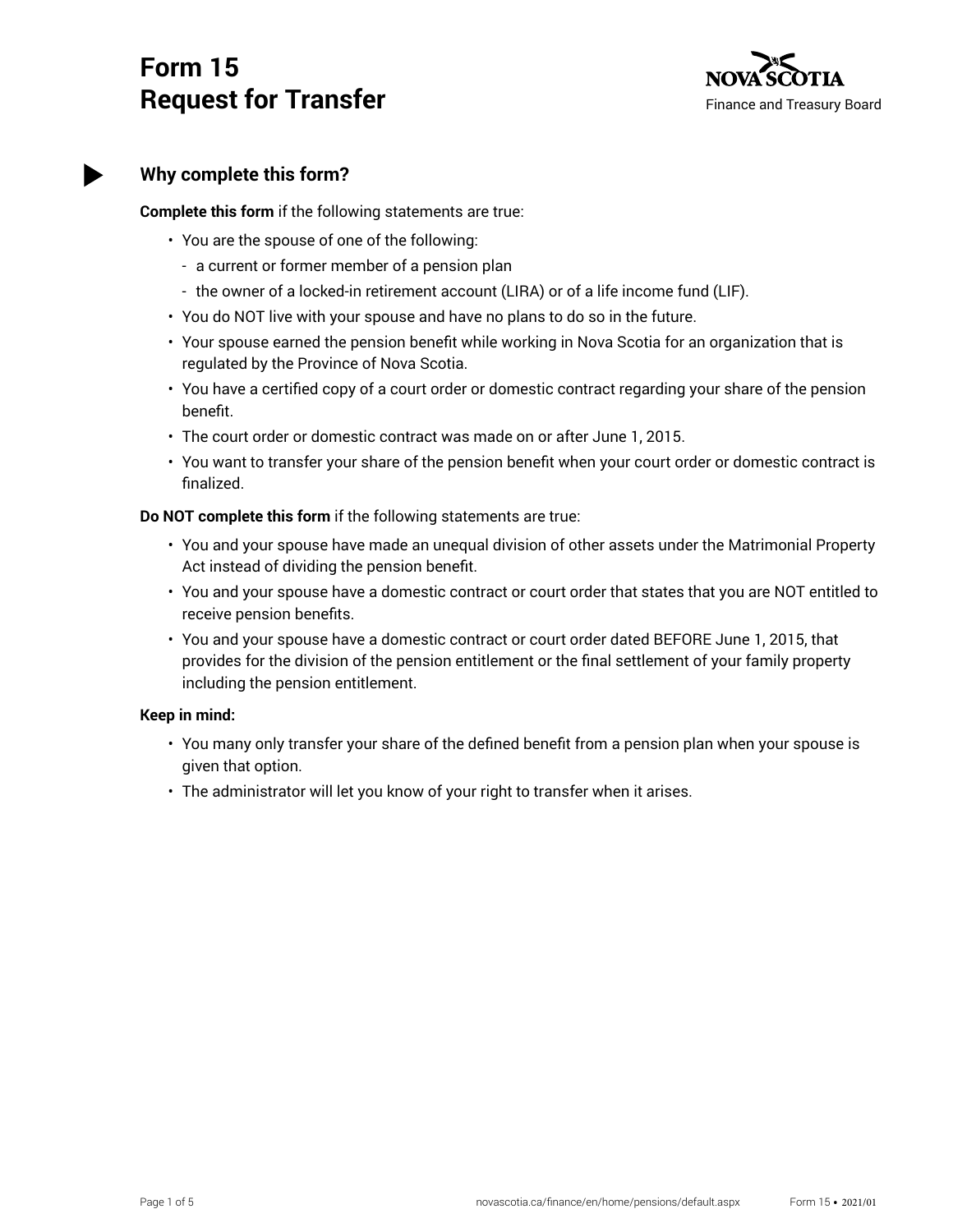## **1 ▶ Give information about the pension plan, LIRA, or LIF**

|   | Name of pension plan:                                                                                                            | <u> 1989 - Johann Stoff, deutscher Stoff, der Stoff, der Stoff, der Stoff, der Stoff, der Stoff, der Stoff, der S</u>                                                                                                         |
|---|----------------------------------------------------------------------------------------------------------------------------------|-------------------------------------------------------------------------------------------------------------------------------------------------------------------------------------------------------------------------------|
|   | Registration number:                                                                                                             | the control of the control of the control of the control of the control of the control of the control of the control of the control of the control of the control of the control of the control of the control of the control |
|   | LIRA or LIF account number:                                                                                                      | <u> 1980 - Andrea Station Barbara, amerikan personal (h. 1980).</u>                                                                                                                                                           |
|   | Name of the administrator                                                                                                        |                                                                                                                                                                                                                               |
|   |                                                                                                                                  |                                                                                                                                                                                                                               |
|   |                                                                                                                                  |                                                                                                                                                                                                                               |
| 2 | Give information about the member, former member, or owner                                                                       |                                                                                                                                                                                                                               |
|   |                                                                                                                                  |                                                                                                                                                                                                                               |
|   |                                                                                                                                  |                                                                                                                                                                                                                               |
|   | Address:<br><u> 1989 - Johann Barn, fransk politik amerikansk politik (</u>                                                      |                                                                                                                                                                                                                               |
|   |                                                                                                                                  |                                                                                                                                                                                                                               |
|   |                                                                                                                                  |                                                                                                                                                                                                                               |
| 3 | <b>Give your personal information</b>                                                                                            |                                                                                                                                                                                                                               |
|   | Last name:<br><u> 1980 - Andrea Station Barbara, amerikan personal (h. 1980)</u>                                                 |                                                                                                                                                                                                                               |
|   |                                                                                                                                  | Middle name:<br><u> 1989 - Johann Barbara, martxa eta idazlea (h. 1989).</u>                                                                                                                                                  |
|   | Address:<br><u> 1989 - Johann Stein, marwolaethau a bhann an t-Amhain an t-Amhain an t-Amhain an t-Amhain an t-Amhain an t-A</u> |                                                                                                                                                                                                                               |
|   |                                                                                                                                  | Phone number:                                                                                                                                                                                                                 |
| 4 | Attach a court order or domestic contract                                                                                        |                                                                                                                                                                                                                               |
|   | Certified copy of a court order attached.                                                                                        |                                                                                                                                                                                                                               |
|   | Certified copy of a domestic contract attached.                                                                                  |                                                                                                                                                                                                                               |
|   |                                                                                                                                  |                                                                                                                                                                                                                               |
|   | Where do you want to transfer your share of the pension benefit?                                                                 |                                                                                                                                                                                                                               |
|   | to another pension plan. Continue to the next question.                                                                          |                                                                                                                                                                                                                               |
|   | to a locked-in retirement account (LIRA). Go to question 8.<br>( )                                                               |                                                                                                                                                                                                                               |
| 5 | to a life income fund (LIF). Go to question 8.                                                                                   |                                                                                                                                                                                                                               |

 $\bigoplus$ 

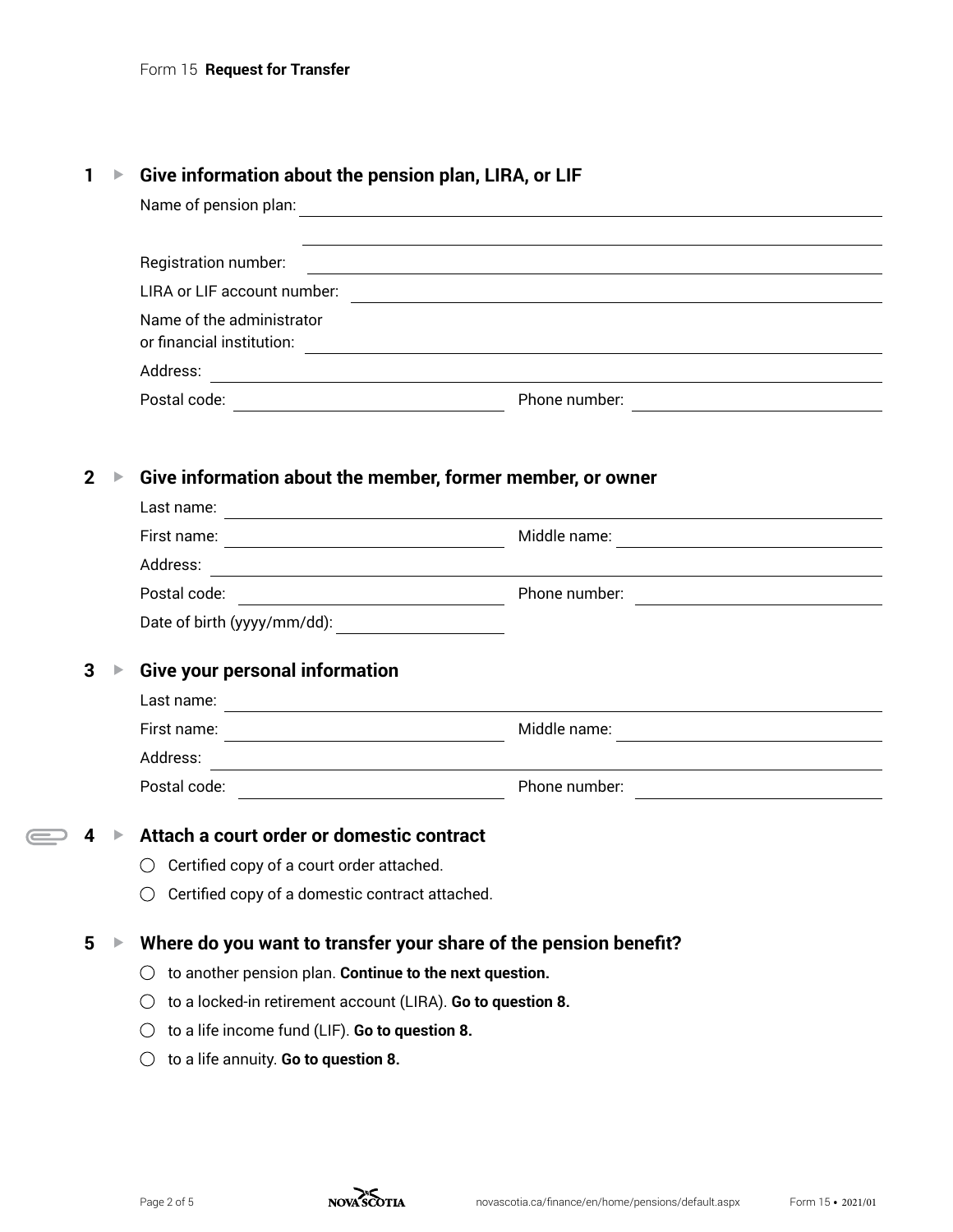|  |  | $6 \rightarrow$ Give information about the pension plan to which you want to transfer |
|--|--|---------------------------------------------------------------------------------------|
|  |  | your share of the pension benefit                                                     |

| Name of employer:           |               |  |  |  |  |
|-----------------------------|---------------|--|--|--|--|
| Name of pension plan:       |               |  |  |  |  |
|                             |               |  |  |  |  |
| Registration number:        |               |  |  |  |  |
| Name of plan administrator: |               |  |  |  |  |
| Address:                    |               |  |  |  |  |
| Postal code:                | Phone number: |  |  |  |  |
| E-mail address:             |               |  |  |  |  |

- ◯ 7 Attach written confirmation from the administrator that the pension plan described **above is registered under the pension benefits legislation in a Canadian jurisdiction or is a pension plan provided by the government in Canada.**
	- Confirmation attached. **Go to question 9.**
	- **8** ► Give information about the LIRA, LIF, or life annuity to which you want to transfer your **share of the pension benefit**

| Name of financial institution:         |               |  |  |  |  |
|----------------------------------------|---------------|--|--|--|--|
| Address:                               |               |  |  |  |  |
| Postal code:                           | Phone number: |  |  |  |  |
| Type of policy or account, choose one: |               |  |  |  |  |
| <b>LIRA</b>                            |               |  |  |  |  |
| LIF                                    |               |  |  |  |  |
| Life annuity<br>$\bigcirc$             |               |  |  |  |  |
| Policy or account number:              |               |  |  |  |  |

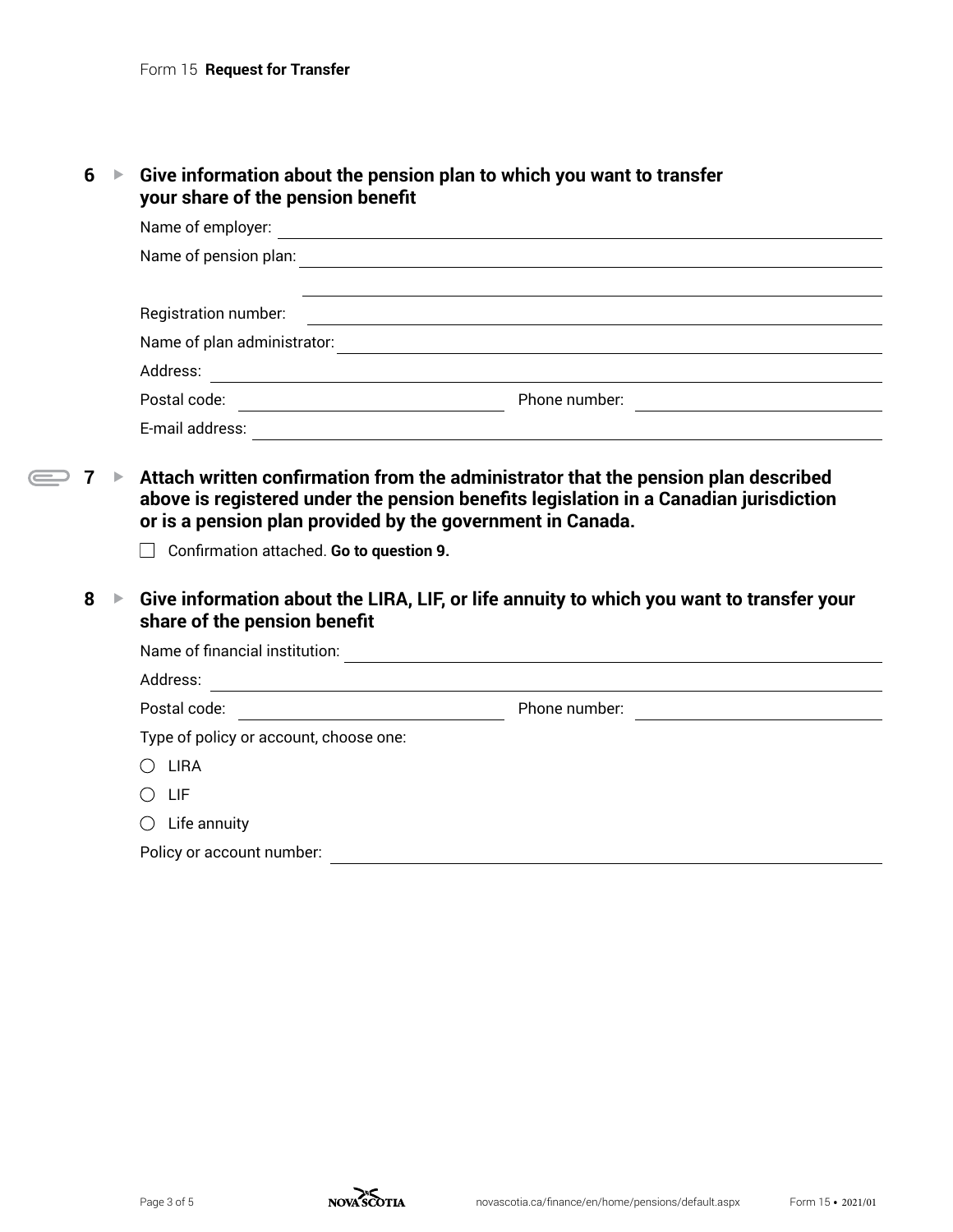### **9 ▶ Sign the confirmation and direction**

**I confirm** that the information that I have provided in this request is, to the best of my knowledge, true and correct.

**I direct** the administrator to make the transfer I have requested in this form.

**I confirm** that the transfer I have chosen to make in this form is my final decision.

**I understand** that once the administrator transfers my share of the pension benefit, I cannot change my mind and choose another kind of transfer.

| <b>Signature:</b>     | Date (yyyy/mm/dd): |
|-----------------------|--------------------|
| Signature of witness: | Date (yyyy/mm/dd): |

This confirmation and direction must be signed before a witness. Your witness

- must be at least 18 years of age
- must NOT be your spouse
- must see you sign the form
- must sign, print their name, and date this form immediately after seeing you sign and date this form

#### **10** ► Give information about the witness

| Last name:   |               |  |
|--------------|---------------|--|
| First name:  | Middle name:  |  |
| Address:     |               |  |
| Postal code: | Phone number: |  |

**11** ► Give this request to the administrator or insurance company that looks **after the pension plan, LIRA, LIF, or life annuity.**

**Do not give this request** to the Department of Finance and Treasury Board, Pension Regulation Division

It is an offence under the Criminal Code for anyone to knowingly make or use a false document with the intent that it be acted upon as genuine.

This form is approved by the Superintendent of Pensions under the Pension Benefits Act.

#### **Questions?** Email **pensionreg@novascotia.ca**